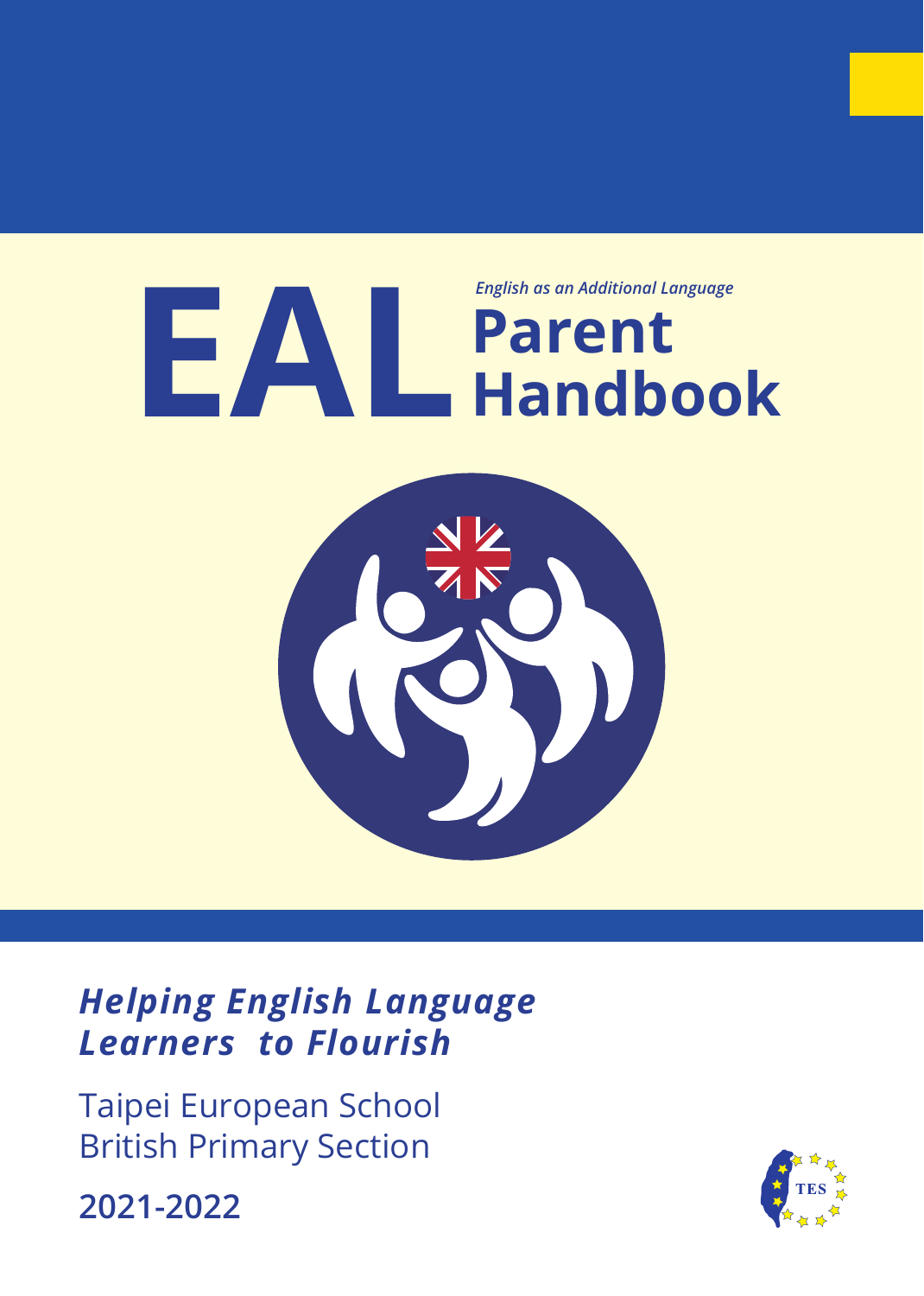# **Why is English as an Additional Language important at TES?**

All students have a right to a broad and balanced education in order to flourish. As a school with a population of transient students from a range of cultures, some students may require English as an Additional Language (EAL) support in order to access the curriculum and reach their potential. It is the aim of the BPS EAL department to equip students with the English language skills they need to access the mainstream curriculum and the interpersonal communication skills they need to function socially and academically, both inside and outside of the classroom.

All decisions concerning a student's level of EAL support or status will be made by the EAL support teacher in collaboration with the child's class teacher.

#### *Please note that EAL support is not optional. If your child is identified as requiring support, their place in the school is dependent upon them receiving this support.*

# **How does the EAL team support EAL learners?**

Support for EAL learners is provided through a combination of intensive sessions, in-class and withdrawal support.

## **EYE (Early Years Enrichment)**

Learning through play, talk and meaningful experiences are especially important for the youngest children. The EAL department supports all English language learners in the BPS Reception classes with an embedded enrichment teacher who works alongside the class teachers to encourage and support children in the Early Years.

### **SIEAL (Super Intensive EAL Support)**

Children who are new to learning English may require additional, intensive language support in order to develop their functional vocabulary in speaking, listening and understanding. This will involve being withdrawn from the mainstream classroom at additional times. Children work with a specialist intensive EAL teacher. They will transition into the regular EAL programme as soon as they have a firm foundation in English. Please note there is an additional charge for SIEAL support.

### **Withdrawal**

Withdrawal lessons take place on a daily basis, at an appropriate time during the school day. These lessons are planned by the specialist EAL teacher and are based around supporting access to the mainstream curriculum and helping children work towards their individual English language goals

#### **In-class**

The EAL support teacher provides support in the mainstream classroom which may include the provision of additional materials relevant to the lesson to scaffold learning, working with students one-to-one or working with a small group. This support is centred around the class lesson plan and is organised in collaboration with the class teacher.

### **Frontloading**

EAL children are pre-taught specific academic vocabulary and/or phrases that allow them to better access mainstream classroom discussion. This is usually carried out during a withdrawal class. More details about academic frontloading can be found at the back of this booklet.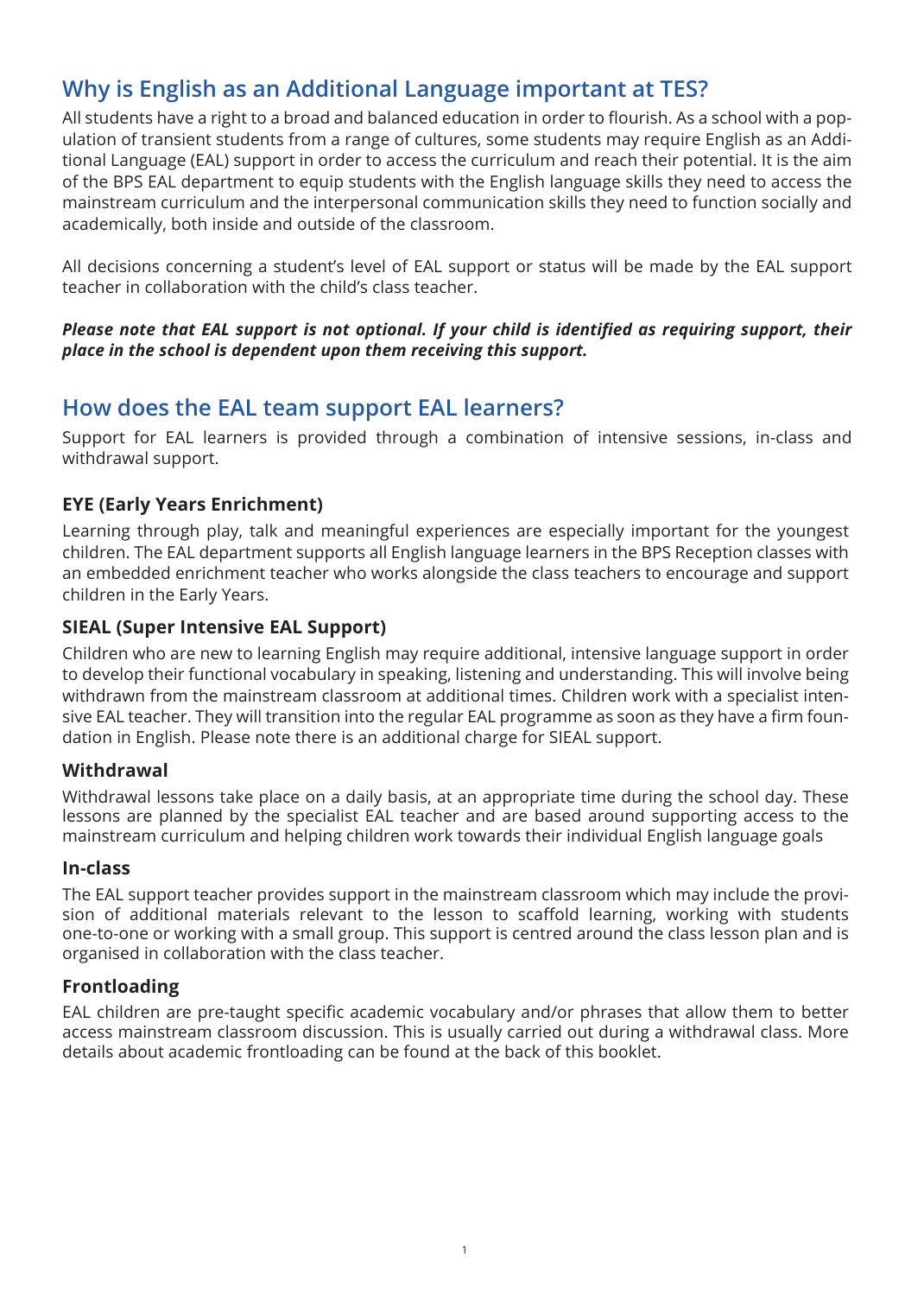# **How are children assessed for EAL support?**

All students joining TES are assessed prior to entry by the school's admissions team. In addition, there is a two-week assessment period at the beginning of the school year in which all four language areas (listening, speaking, reading, writing) are assessed. The EAL team continue to regularly monitor and assess student progress and provide ongoing feedback and next steps to students.

Assessment tools include:

- ・ observations and conversations about learning
- ・ reading and comprehension
- ・ phonics and spelling
- ・ oral proficiency
- ・ continuous formative assessment
- ・ student self and peer assessment

## **How are EAL learning goals set and reviewed?**

Students receiving EAL support are assessed and monitored using the NASSEA EAL Assessment Framework Steps. You can find an at-a-glance version of the EAL Steps of the back of this handbook.

Students receive an EALIPS (EAL Individual Plan of Support) with personalised language learning goals for each semester. The EALIPS goals are shared with students and they are encouraged and guided to add their own language learning goal. The EALIPS are reviewed mid-way through and at the end of each semester. It is important that students play an active part in setting and evaluating their EALIPS and clearly understand their next steps. Please take time to discuss the learning goals with your child.

Parents will also receive updated EAL steps via each child's academic school report and ILR during the year.

For 2021-22, the semester dates are as follows:

- Semester 1: August 24<sup>th</sup> December 17<sup>th</sup>
- Semester 2: January  $10^{th}$  June 24<sup>th</sup>

# **How long will my child need EAL support?**

Speaking English fluently in social situations does not mean that English learning has finished. Your child's conversational English might be much better than their academic English. The classroom and EAL support teacher's decision to keep your child on or take your child off EAL Support is based on their academic English and their performance in the classroom.

While conversational English can be learned in 1-2 years, research shows that it might take 5-7 years to catch up fully with the academic language needed for success in school. Even after your child is no longer receiving EAL support, they will still be an EAL learner.

At TES, students exit the EAL programme and join the mainstream classroom when they are secure at Step 5 on the EAL steps. Some students will achieve beyond Step 5 in some areas. Students in Year 6 who are transitioning to the high school may need to achieve Step 6 to ensure they are ready for the additional academic challenges of secondary education. All students will be closely monitored as they transition after exit.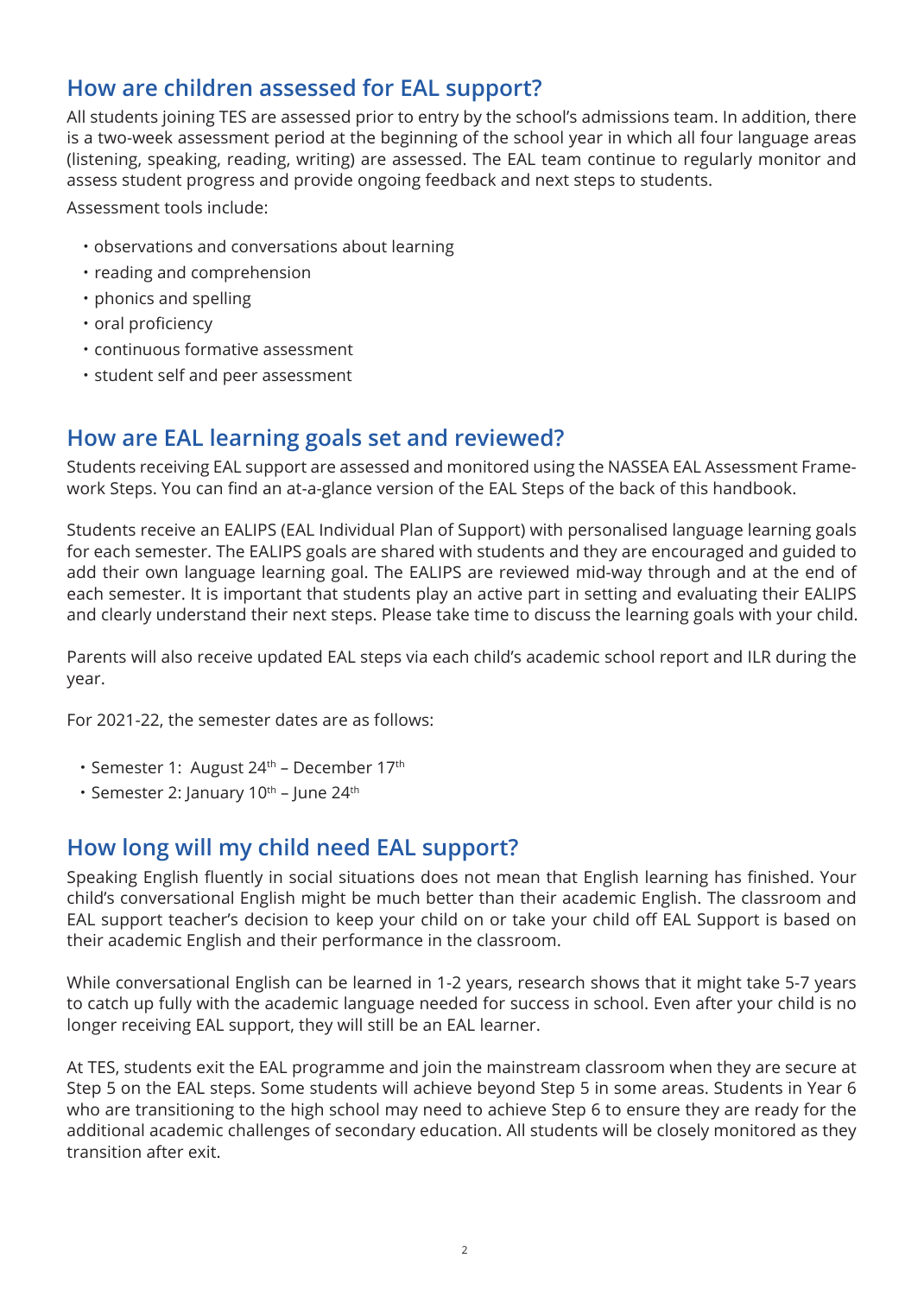## **Academic frontloading and the importance of using your home language**

Research has shown that children who have a strong foundation in their first language are more successful in becoming competent users of a second or third language.

Speaking to your child in your mother tongue stimulates their depth of language, enhances cognitive skills and helps them to make connections between what they have learned at school and their background knowledge in their first language.

We seek to make the most of your specialist skills as an expert speaker of your child's first language to help them improve their understanding of English.

Each week, your child will bring home vocabulary which we would like you to help us 'frontload' (pre-teach) ready for the following week. In class, your child will learn these words with the EAL teacher. Some words might be entirely new; some words might be review words. They will then bring home their vocabulary book.

We would like your help at home to:

- ・Discuss the meaning of the words in your child's first language
- ・Write down the meaning of the words in your child's first language
- ・Help your child say these words aloud
- ・Encourage your child to say each word in a sentence

We would like to stress that these words are not spelling words and may not be appropriate for them to learn to spell. Our aim is to help boost your child's understanding and enable them to have greater access to the wider curriculum during the following week.

Your child's EAL teacher will inform your child which day the vocabulary book is to be returned to school each week.

If you are not sure of the meaning of a word or how it is used in different contexts, or if you have any questions about this programme please do not hesitate to contact your child's EAL teacher.

# **Reading A-Z (Raz Kids)**

All EAL learners are automatically enrolled on the Reading A-Z (Raz Kids) online reading platform. This provides all students learning English a new and exciting way to develop their reading, understanding and comprehension skills, both at home and school.

You will receive additional information from your child's EAL teacher about how your child can access Raz Kids, as well as the option to sign up for weekly reading progress reports to help support your child's learning at home. EAL teachers will regularly feedback to students on their progress and assist with next steps.

Raz Kids has a proven track record in helping EAL students who read regularly to make excellent progress with books and texts that link directly to the school's curriculum to support their learning.

It is recommended that students read for 10-15 minutes every day using the following approach: *Listen to the book > Read the book independently > Take the quiz.*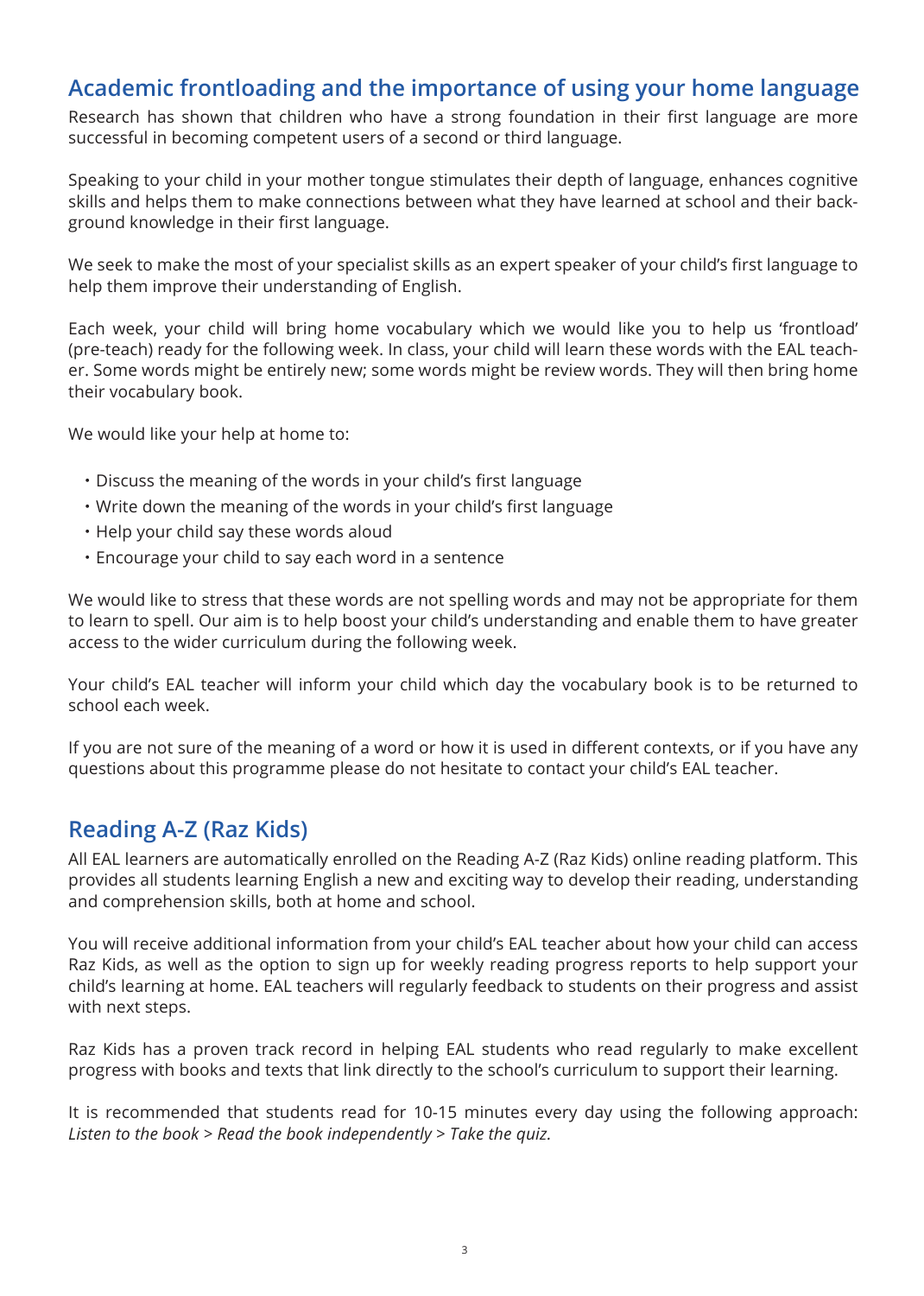# **How is EAL support paid for?**

EAL support is a value-added service and incurs an additional charge. Billing takes place twice a year at the beginning of each semester. Children receiving EAL support who are deemed ready to exit the EAL programme will be exited at one of two points in the academic year; either at the **end of Semester 1** or the **end of Semester 2**.

Students who receive only in-class EAL support and already attend CLC (Chinese) lessons can exit the EAL programme at the end of any given calendar month. The balance of any remaining full months' fees will be credited to your school account. For 2021-22, the fee structure is as follows:

- ・ EAL support fee **NT\$79,200** per semester
- ・ SIEAL support fee **NT\$110,000** per semester

SIEAL (Super Intensive EAL) targets students whose English level is below school admissions requirements and the EAL student cohort for that year-level. SIEAL support aims to ensure that students can access the curriculum with EAL support and is individualised and provided one-to-one or in very small groups. Students who transition from SIEAL to EAL will also receive the balance of any additional full months' fees as credit to their school account.

All EAL support queries should be addressed to the EAL department rather than the Finance department.

# **How can you help?**

Research shows that a strong first language is very important to a child's and academic, personal and social development. Helping your child continue to develop their native language is extremely important and will help them in learning English.

- ・ Talk and read with your child every day to help support their understanding. Give them time to express themselves as well as asking them to explain their thinking.
- ・ All EAL students have access to Raz Kids to support reading and comprehension at home and school.
- ・ Support with homework discuss using your first language and English.
- ・ Provide your child with rest, opportunities for play and real-life experiences such as the park, beach, shops. Encourage your child to ask questions.

## **How can you communicate with the EAL department?**

EAL support teachers work with specific year-groups and are available for appointments during all parent-teacher meetings. They will send EALIPs to parents via email and can be contacted via email for any queries or additional meeting requests, either in person or via video call during the academic year. You will receive a welcome letter from your child's EAL teacher at the beginning of the academic year. We welcome an ongoing dialogue about student learning.

Any additional queries can be sent to the Head of EAL, Peter Collier. You can set up a meeting by calling the TES telephone number: +886-2-8145-9007 or emailing peter.collier@tes.tp.edu.tw

The EAL department is committed to working in partnership with colleagues, parents and students to ensure that all EAL learners at Taipei European School flourish.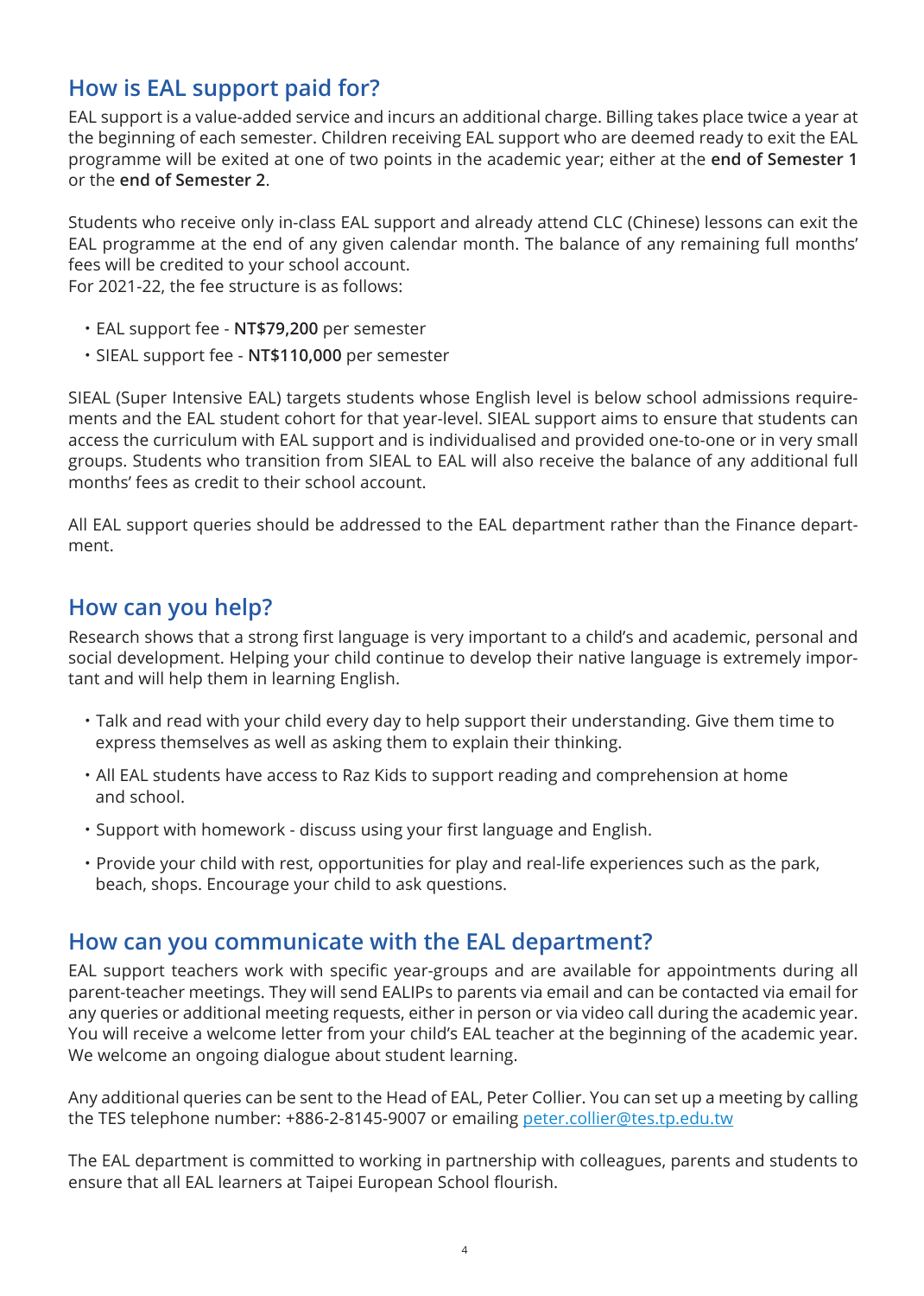# **Questions and Answers:**

 $\blacktriangle$ 



Please reach out to us by phone or email, no matter how small your question seems. We are committed to ensuring that all EAL learners at TES flourish.